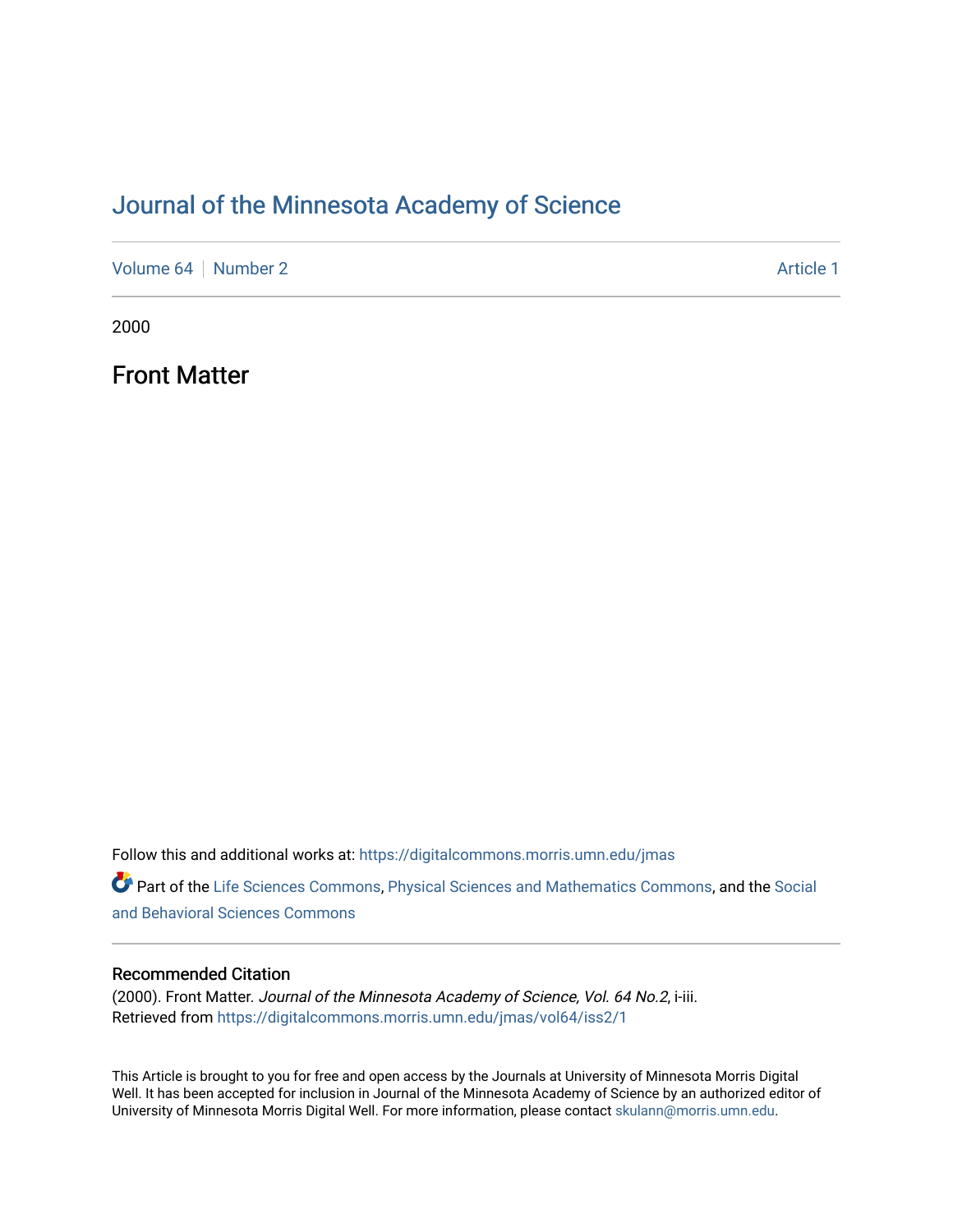# **Journal of the Minnesota Academy of Science**

# 68th Annual Meeting

# hosted by Moorhead State University

1<sup>st</sup> Tri-State Meeting of the Minnesota, North Dakota, and South Dakota Academies of Science

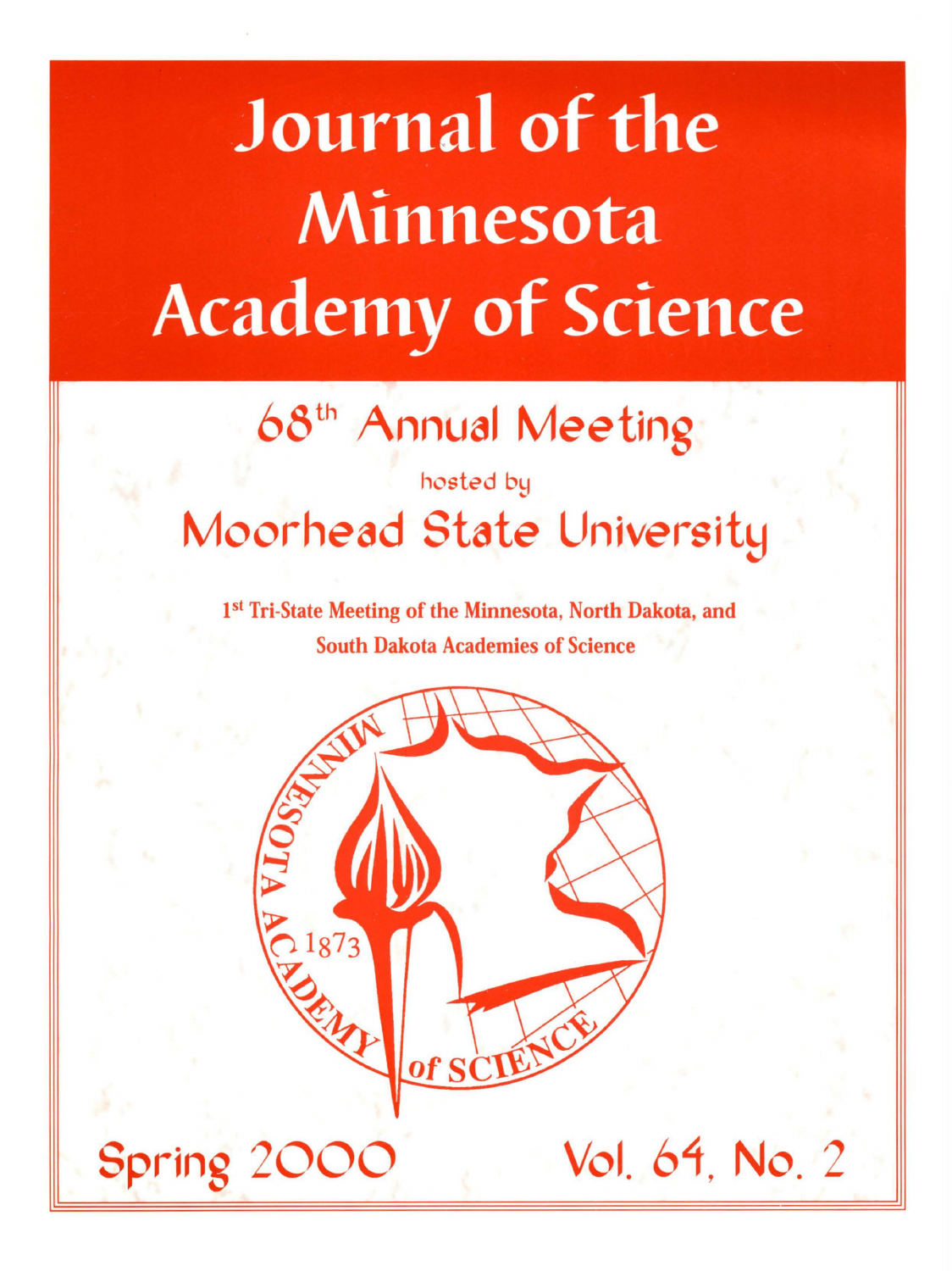# **MISSION STATEMENT** <sup>I</sup>

The Minnesota Academy of Science is committed to promoting interest in and appreciation of science among the citizens of Minnesota, encouraging and facilitating excellence in science and science education at all levels, and fostering active and integrated participation in scientific inquiry.

# **ACTIVITIES PROMOTING SCIENCE** ...

#### **ANNUAL MEETING**

The annual meeting of the Academy provides the opportunity for individuals involved in science in Minnesota to meet their colleagues and to hear or present the results of research with a regional emphasis. The meeting location is rotated throughout the state.

#### **AWARDS PROGRAMS FOR OUTSTANDING MINNESOTA SCIENCE TEACHERS**

The Minnesota Academy of Science sponsors awards to recognize the achievements of outstanding Minnesota science educators.

#### **BREAKFAST WITH THE SCIENTISTS**

Students have the chance for an informal talk with scientists from industry, government, and universities about career opportunities in science and technology

#### **JOURNAL OF THE MINNESOTA ACADEMY OF SCIENCE**

Members receive this publication featuring research in all scientific disciplines and reports on statewide and regional academic and industry activities.

#### **JUNIOR SCIENCE AND HUMANITIES SYMPOSIUM**

At this event, high school students from Minnesota and the Dakotas present the results of their original research projects to more than 200 students, teachers, and judges. Students may meet and exchange ideas, interact with practicing researchers, and explore future academic and career possibilities. Five students are selected to receive an expense-paid trip to the National Symposium.

#### **MAS/INTEL SCIENCE TALENT SEARCH**

The papers of students who submit to the national Science Talent Search are reviewed by the Minnesota Academy of Science

#### **REGIONAL AND STATE SCIENCE FAIRS**

The Minnesota Academy of Science coordinates the nine Regional Science Fairs of Minnesota. From approximately 2,500 students, judges select about 400 to present their projects and papers at the annual Minnesota Academy of Science State Fair. At this fair, over thirty organizations present over 100 awards to students with outstanding research. About 30 students receive expense-paid trips to compete at the Intel International Science and Engineering Fair.

#### **SCHOOL SCIENCE Cums**

Secondary school students in science clubs which affiliate with the Minnesota Academy of Science may take part in a statewide "Science Get-Together," apply for Research Engineering and Apprenticeship Program scholarships (paid summer research internships in an area of the student's choice at a college or university), and serve as an elected delegate who helps plan statewide science events.

#### **SCIENCE QUIZ BOWL**

Teams of high school students compete in a college quiz bowl format, answering questions from all fields of science and math. Winning teams represent Minnesota at the National Science Quiz Bowl.

#### **SCIENCE OLYMPIAD**

These tournaments are interscholastic competitions for middle and high school students emphasizing cooperative learning in the areas of concepts and knowledge, processes and thinking skills, and scientific applications and technology. Winners from the State tournament represent Minnesota in the National Science Olympiad.

#### **SHARE SCIENCE**

Secondary students work in a team of 2 to 3 students and a youth leader/skill trainer to bring a Share Science lesson to an elementary school classroom. This student-to-student program provides a link between teens who have shown an interest in science and the younger community members who will follow.

#### **WINCHELL UNDERGRADUATE REsEARCH SYMPOSIUM**

Awards are given to the best undergraduate research papers presented at the Minnesota Academy of Science Annual meeting.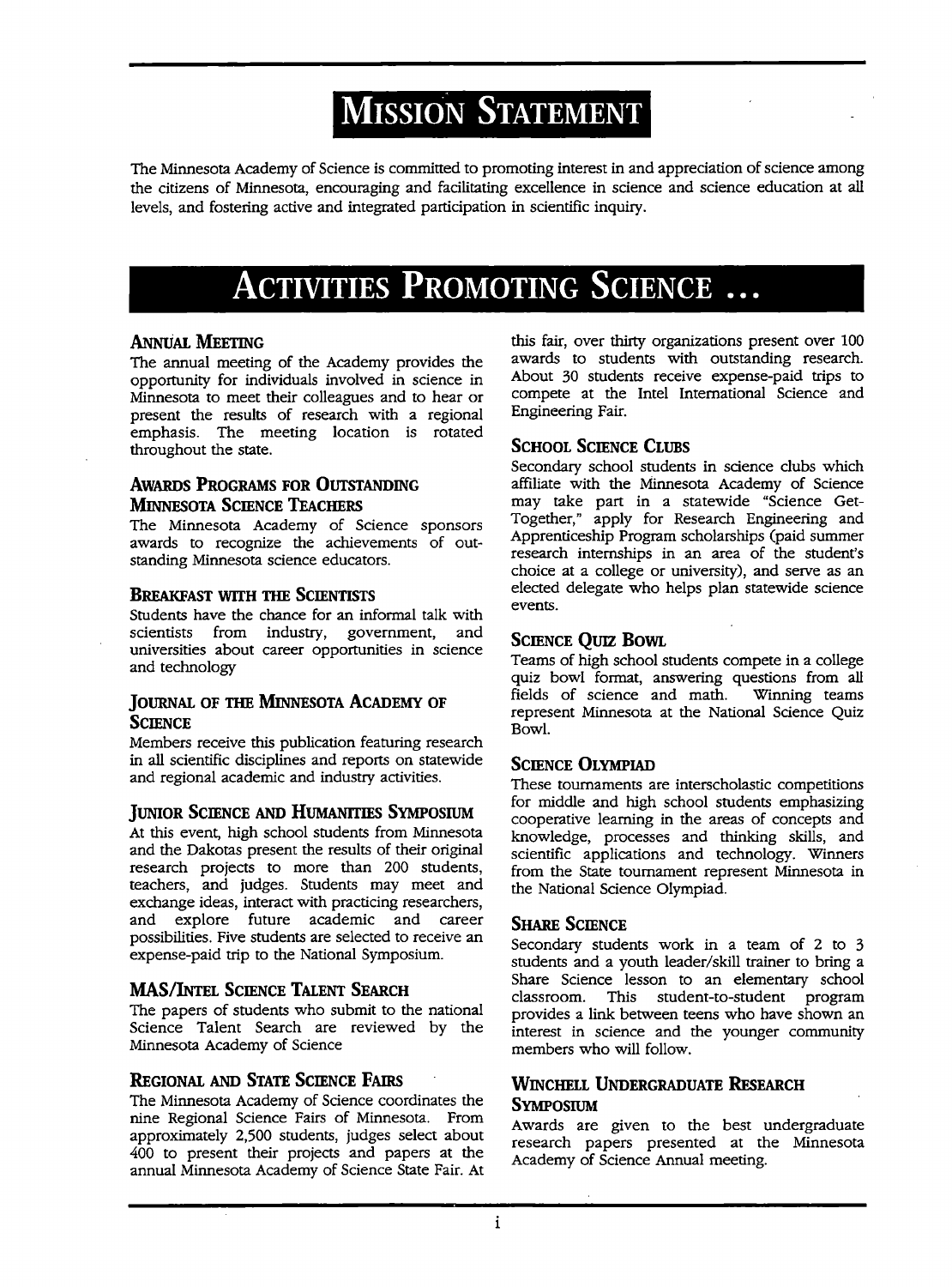# **LETTER FROM THE EDITOR**

Dear Academy Member:

Spring is upon us once again. At this time of year, the Academy traditionally celebrates science with a meeting consisting of several symposia and the Winchell competition. This annual evertt provides an opportunity for colleagues whose paths cross infrequently to renew acquaintances and exchange ideas. In addition, this meeting provides an opportunity to share the experiences and reward the efforts of numerous budding young scientists.

This year's meeting, however, represents a milestone. This is the first time that the Minnesota, North Dakota, and South Dakota Academies of Science have jointly participated in a single scientific program. This program contains scientific symposia and sessions organized by members of each of the participating Academies. In addition, the Minnesota and North Dakota Academies each provide a forum highlighting student investigators. These sessions afford an opportunity to preview tomorrow's talent.

This issue of *Tbe Journal of the Minnesota Academy of Science* contains abstracts for those symposia organized by Lorman Lundsten (University of St. Thomas) and Ellis Bell (Gustavus Adolphus College) as well as for the Winchell Program, coordinated by Mark Davis (Macalester College). Abstracts for the professional symposia appear in the order or their presentation in relevant portions of the annual meeting program. Abstracts for the Winchell Symposium and Poster Session, respectively, appear in alphabetical order of the first author. Abstracts and proceedings of symposia and sessions sponsored by the North and South Dakota Academies of Science will appear in their publications.

Considerable effort goes into preparing a scientific program. The meeting planned for Moorhead is no exception. This Tri-State meeting has a diverse and rich blend to topics that encompass science education as well as scientific research thanks to the efforts of numerous individuals associated with all three Academies. We express our appreciation especially to Lorman Lundsten, Ellis Bell, and Mark Davis for organizing the Business and Economics Symposium, Symposium on Structural Biology, and Winchell Symposium, respectively. We also are indebted to Vijendra Agarwal and Joseph Provost (Moorhead State University), Susan Kafka and Sue Zenk (MAS office), and Sue Moro (University of St. Thomas) for the behind-the-scenes efforts that have made this year's annual meeting and the abstract issue possible. Joe Provost also deserves special thanks for modernizing our publicity about this meeting by constructing a web-site that facilitated both information flow and aspects of the registration process. Lest we be remiss, we also thank the participants of this program for sharing the results of their investigations with us (at least in abstract form within the pages of this issue).

Sincerely, Raymond E. Sicard, Ph.D. Editor

April 2000